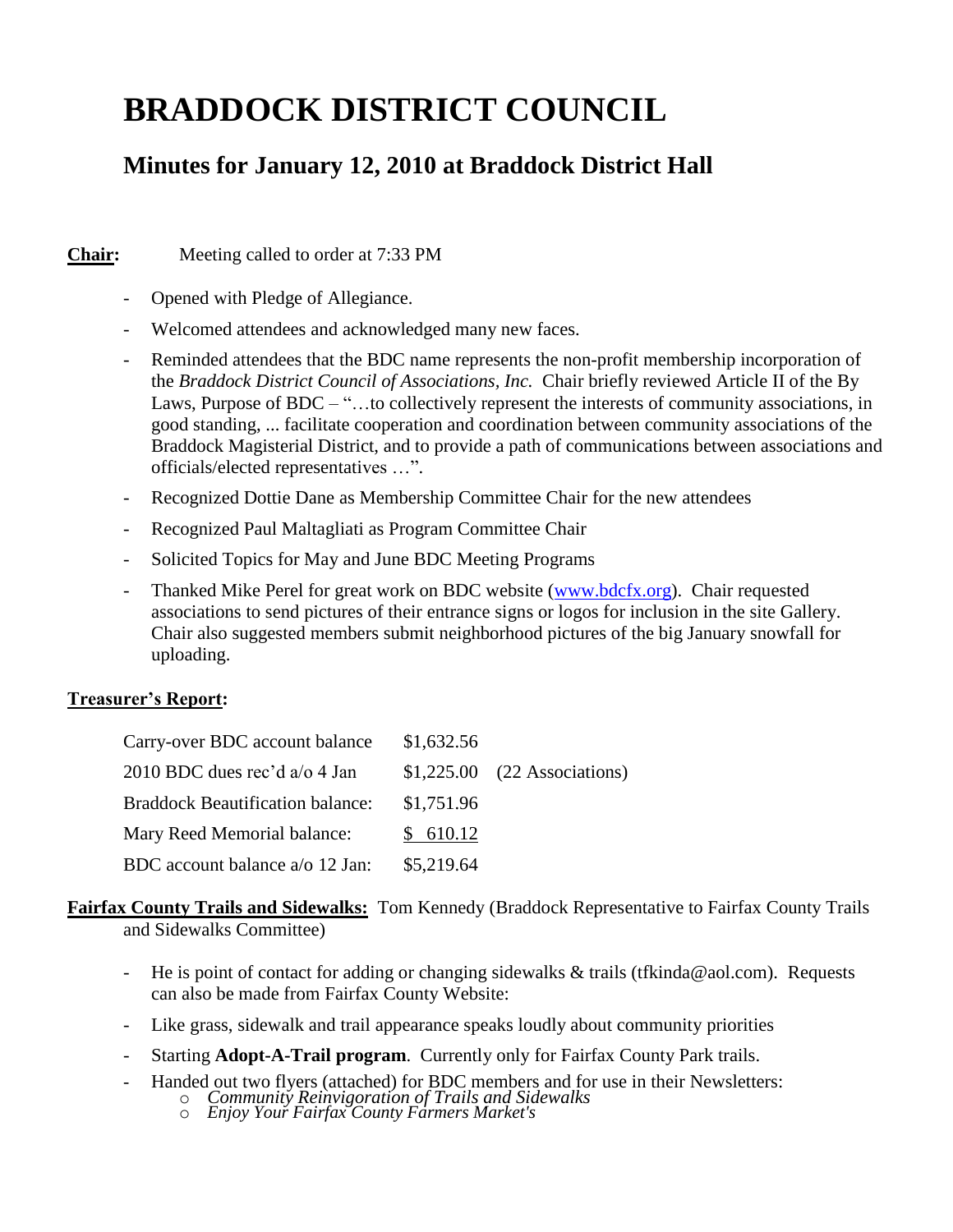# **Grass Cutting Decision**:

- Using the previously distributed BDC Issue #1 Grass Cutting paper, the Grass Committee discussed the purpose and described the proposed options to help attendees understand the scope of each activity and the potential results.
- During the presentation, attendees commented that they wanted **clarification of and combinations of the options** presented**.** They also wanted **additional time** for their associations to review and decide which option for the BDC course of action.
- After defining the voting eligibility per by-laws (paid up dues and number of votes by association size), **no motion for a vote was made from the floor.**
- The BDC requested the **Grass Committee engage with VDOT** to clearly understand what number of mowings, what roads, potential for adjustments, etc. VDOT will perform. The Committee will **revise** and **electronically distribute the options paper for associations to review prior to taking a vote.**
- The **vote** will be taken from **Associations in good standing** at the **February 9, 2010,** BDC monthly meeting. There will be little or no discussion of these final options.
- [Addendum to minutes: The Grass Committee is working on the assigned task so that associations will receive a revised BDC Issue #1 paper with sufficient time for their review prior to the vote on February  $9<sup>th</sup>$ . This vote will occur during the light meal prior to start of the Information Forum. Associations in good standing may also vote before February  $9<sup>th</sup>$  using the absentee ballot which will accompany the new Issue #1 paper email distributed on/about 22 January.
- Questions, comments, or absentee votes should be directed to Grass Committee Chairman Bruce Wallachy [bwallbdc@gmail.com](mailto:bwallbdc@gmail.com) or to Bill Barfield, [WSBarfield@cox.net](mailto:WSBarfield@cox.net).

## **Web Page Development**

- Mike Perel indicated the site is up and functioning. It is also being updated with current and archival BDC records and photos. He requested that associations send him more pictures of their neighborhood signs and logos. Visit the Site**: [www.bdcfx.org](http://www.bdcfx.org/)**

## **Information Forum**

- Tena Bluhm, Chair, reminded attendees of **Braddock Information Forum on February 9, 2010, starting with a light dinner meal at 6 PM** in Braddock Hall and Kings Park Library Room. The forum will end at 9:15 PM.

## **Dog Park Awareness**

- Bruce Wallachy announced that the establishment of a dog park in Braddock District is being pursued. He asked attendees to spread the word in their associations. A group of Braddock District dog owners is supporting the Fairfax County Park Authority in this effort. Currently, Braddock District does not have a dog park.

## **Beautification of Braddock Road**

- Tom Reinkober reported no change. Little need for activity over last few months.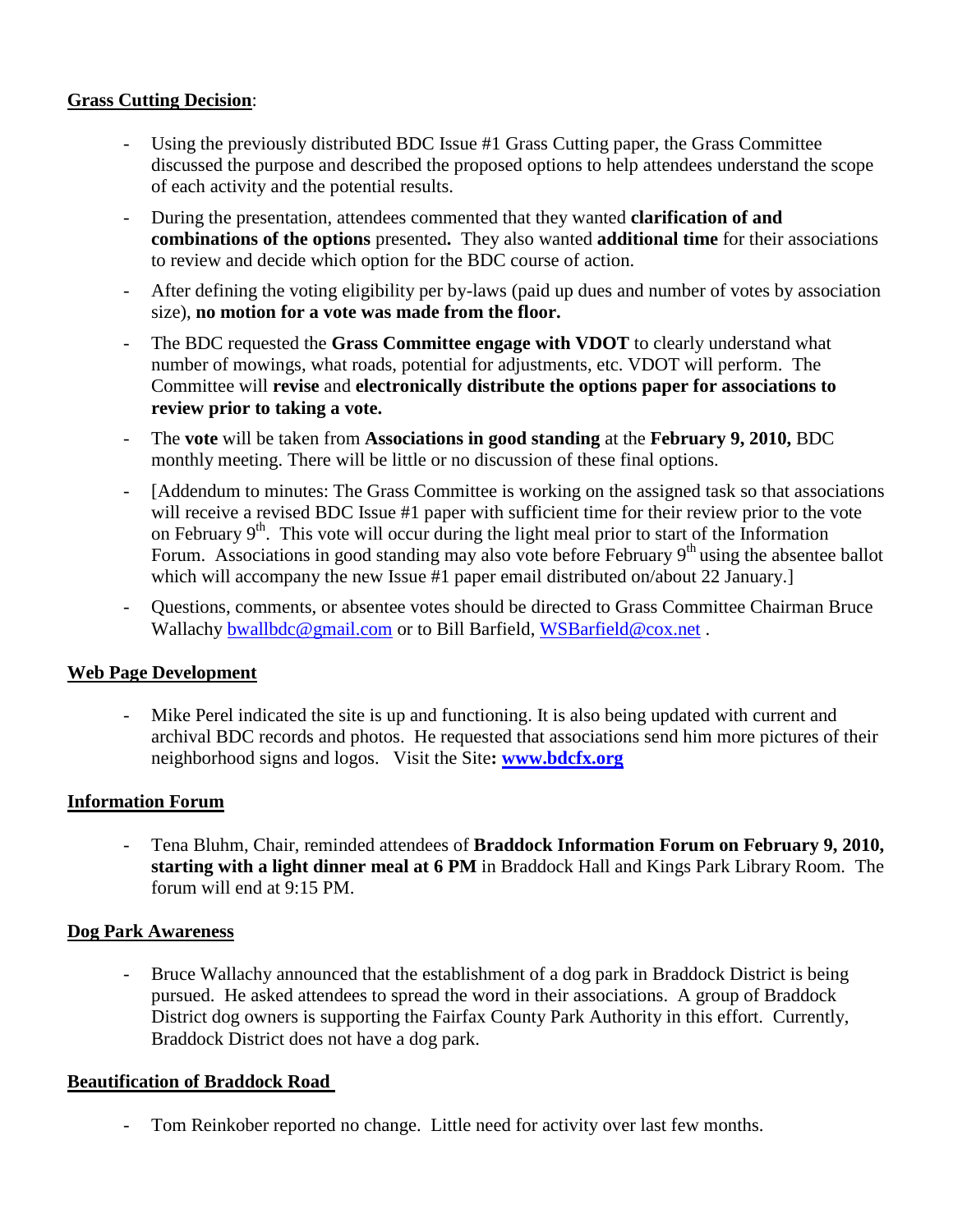#### **Supervisor Cook**

- BDC congratulated Mr. Cook on becoming the father of two baby sons, adding to a household of 4 daughters. Mother and sons are doing well. Mom and dad are adjusting to less sleep, new routines!
- Announced the **Board of Supervisors approved an amendment for an expanded parking district** around intersection of Roberts Road and Tapestry Drive. Two more weeks is needed to approve an ordinance and a public hearing will be announced and scheduled after a 30 days Period
- **Community Leadership Institute for Saturday, January 23rd**, has 55 people signed up. It is still open for additional participants.
- **Neighborhood College** will follow soon in the spring.
- In response to a request to spot-pave an Oak Leather Drive location, Supervisor will have county assess, since VDOT has already announced that there will be no repaving this year. County will assess whether a spot improvement could be made.

#### **Community News & Announcements:**

- **Leadership Institute,** Saturday, January 23rd, 8:30 to 4:15 PM
- **West Springfield District / Neighborhood Watch Coordinators Meeting,** Tuesday, January 26<sup>th</sup>, Robinson High School, Recital Hall, Room #407. Kings Park West Neighborhood Watch will present an overview of their secure website.
- **Wakefield Chapel Road/Danbury Forest Drive Analysis** meeting, Wednesday, January 27<sup>th</sup>, at 7:30 PM in Kings Glen Elementary School.
- **Braddock District – George Mason University Forum**: Next Meeting with Fairfax City on Wednesday, February 3<sup>rd</sup>, at 7:30 PM in Fairfax City Hall, 10455 Armstrong St.
- **- Braddock Information Forum,** Tuesday, February 9<sup>th</sup>, 6:30 PM, light dinner at 6 PM; include the **BDC Grass Cutting Vote**.
- **Braddock NVCC Forum** meets Wednesday, February 17<sup>th</sup>, at 7:30 PM in Sprague Center.

#### Meeting adjourned at 9:22 PM.

| Submitted by:         | Approved by:         |  |
|-----------------------|----------------------|--|
| <b>Bruce Wallachy</b> | <b>Bill Barfield</b> |  |
| Secretary, BDC        | Chairman, BDC        |  |
| 18 January 2010       |                      |  |

**Two attachments** for publication in your Association Newsletters follow: